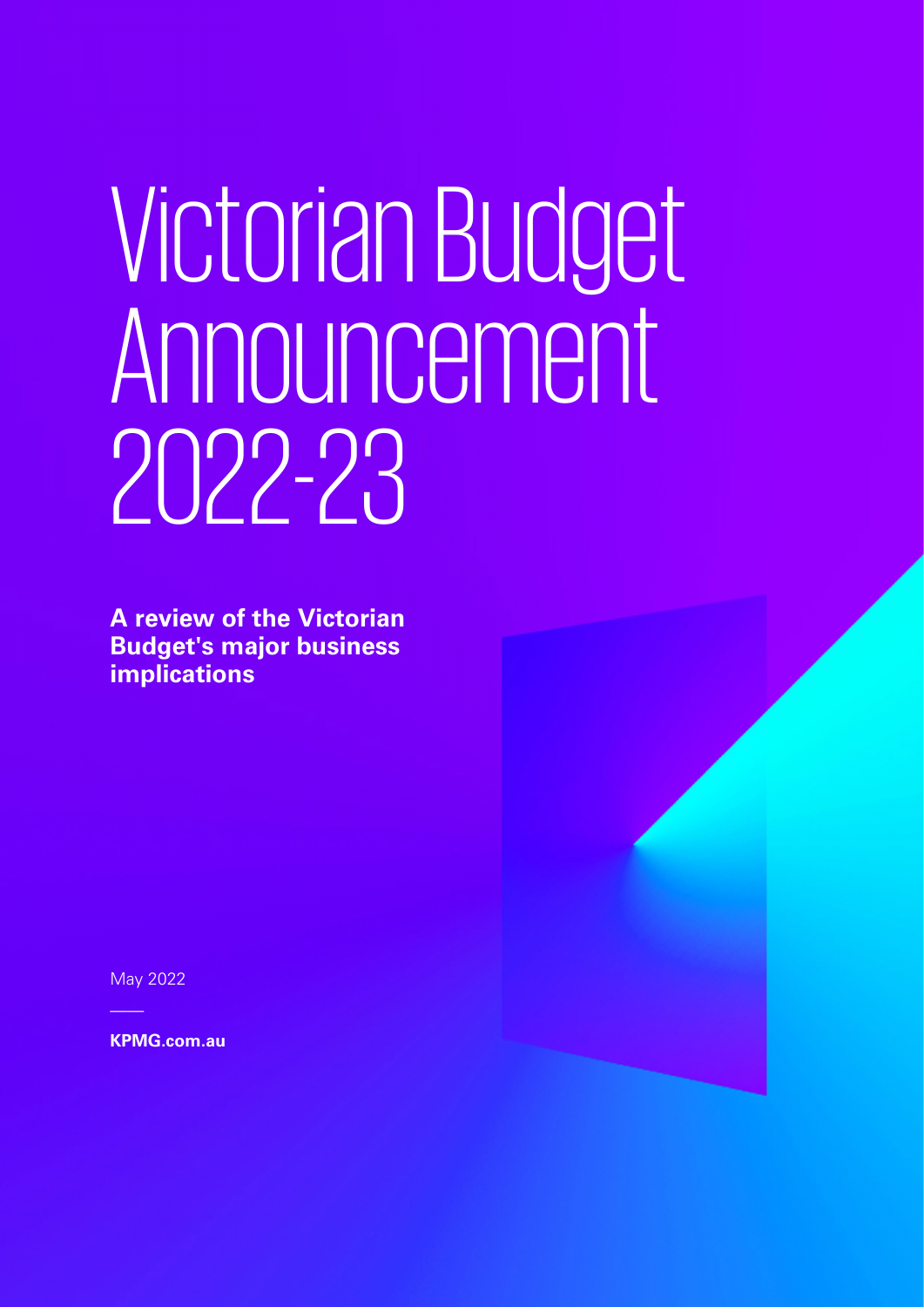## Contents

| Executive summary                                  |                |
|----------------------------------------------------|----------------|
| Economic analysis                                  | $\overline{2}$ |
| Property tax                                       | 3              |
| Payroll tax                                        | $\overline{4}$ |
| Summary of key expenditure / revenue raising items | 5 <sup>5</sup> |
| Contact us                                         | 6              |



©2022 KPMG, an Australian partnership and a member firm of the KPMG global organisation of independent member firms affiliated with KPMG International<br>Limited, a private English company limited by guarantee. All rights res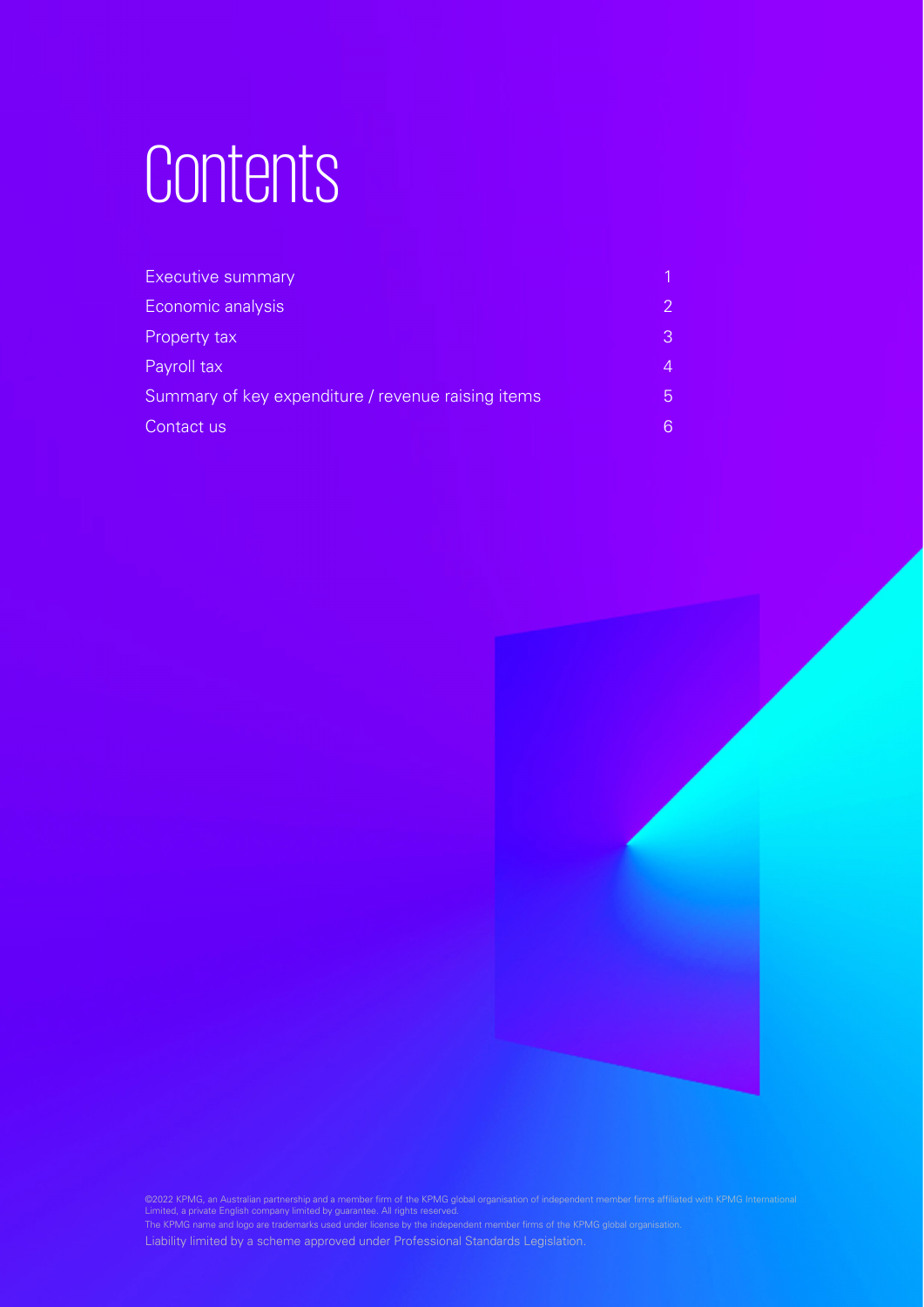### <span id="page-2-0"></span>**Executive summary**

The 2022-23 budget includes significant funding for Victoria's health sector following 2 years of the COVID-19 pandemic. This sets health as the centrepiece for the government's platform as it heads into an election later this year.

The Victorian Government's budget for 2022- 23 forecasts a net operating deficit of \$17.6 billion this financial year. Net debt is projected to be \$101.9 billion currently, rising to \$167.5 billion by 2025-26.

As a percentage of gross state product (GSP), net debt is forecast to reach 19.8 percent this financial year and 26.5 percent in 2025-26.

The commitment of over \$12 billion in health spending is focused on health infrastructure and supporting recovery of the sector that bore the brunt of the pandemic.

This year's budget has allocated significant spending towards the ongoing COVID-19 pandemic response, with \$4.2 billion being provided to increase hospital capacity, purchasing and distributing rapid antigen tests and vaccines.

Separately, Victoria's health system will receive \$1.5 billion in funding to expand surgical operations to what are described as record-high levels under the 'COVID-19 Catch-Up' program.

Carnel Noul

**Carmel Mortell** Victorian Chairman



#### Carmel Mortell

Victorian Chairman



#### Alia Lum

Partner, Tax Policy & Regulatory Engagement Lead

There is also around \$1.8 billion in funding for school infrastructure, including the construction of 13 new schools.

Victoria's public transport system and public roads will receive more than \$2.5 billion in funding. Elsewhere in the budget, there are allocations for more police officers and paramedics, and to facilitate low-interest loans for affordable housing.

As part of Victoria's Gender Responsive Budgeting initiative, the Gender Equity Budget Statement highlights \$940 million in initiatives primarily focused on improving outcomes for women.

In terms of new revenue measures, the Government has announced an increase to the maximum marginal tax rate for electronic gaming machines operated at casinos which would generate approximately \$85 million over the forward estimates.

With an economy in reasonable shape, it is not surprising this year's budget seeks to support spending measures that are likely to be popular in an election year, as well as get things back to an even keel in a post-pandemic world.

**Alia Lum** Partner, Tax Policy & Regulatory Engagement Lead

KPMG | 1

©2022 KPMG, an Australian partnership and a member firm of the KPMG global organisation of independent member firms affiliated with KPMG International Limited, a private English company limited by guarantee. All rights reserved.

The KPMG name and logo are trademarks used under license by the independent member firms of the KPMG global organisation.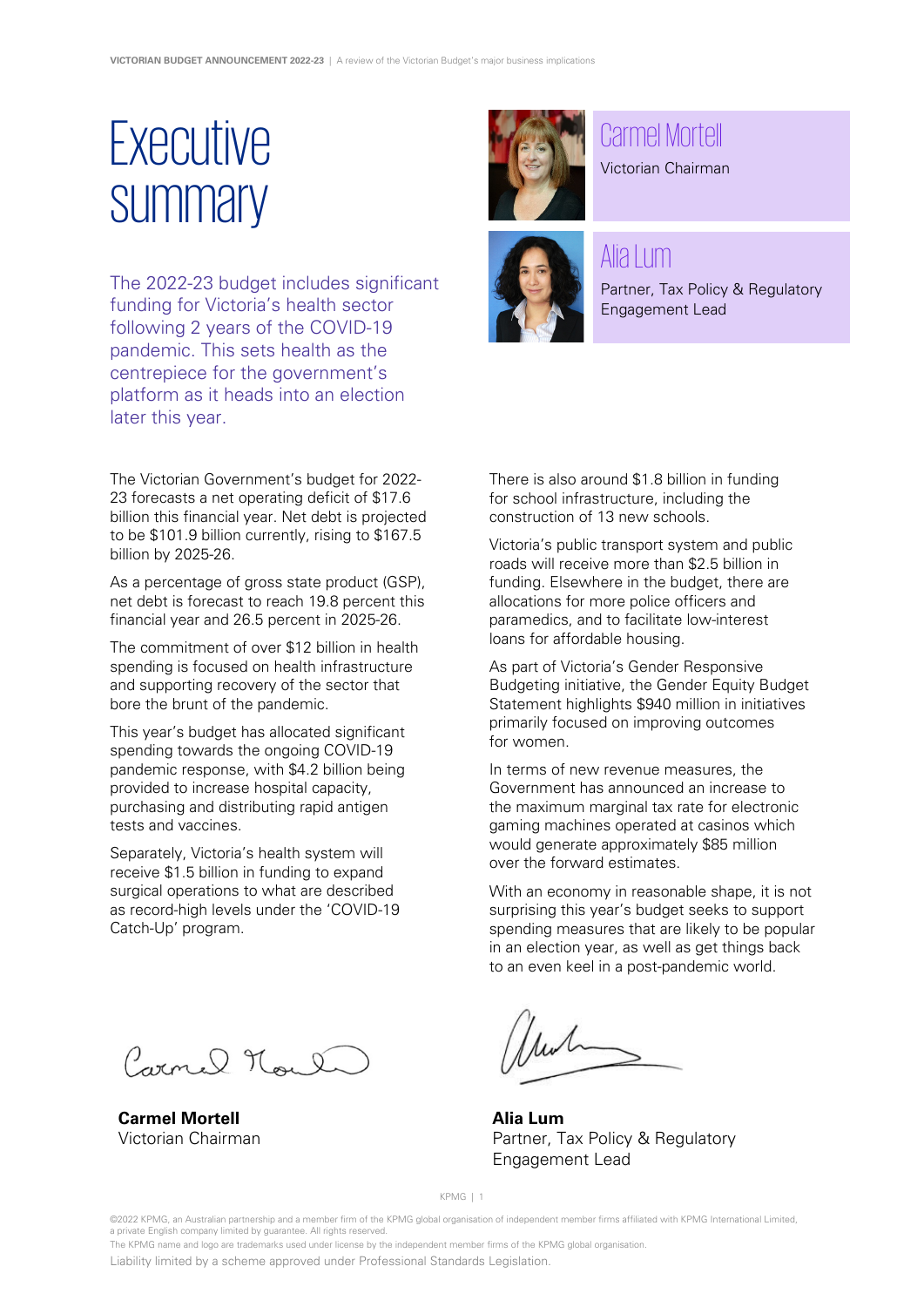### <span id="page-3-0"></span>Economic analysis

The Victorian economy is expected to achieve moderate growth over the next few years; outperforming national growth in the out years.

The Victorian economy is expected to grow by 3.25 percent during the next financial year; with virtually all the growth driven by household spending. While business investment and dwelling investment are expected to be positive, net trade and declining ownership transfer costs (associated with a softer housing market) will offset these gains.

Much of this higher consumption activity can be attributed to increased employment and positive population growth due to the resumption in overseas migration; albeit Victoria's population is not expected to reach the level forecasted pre-COVID-19 for 2021 before 2026.

The Victorian Government is forecasting inflation to peak this financial year at 3.0 percent, before declining to 2.50 percent and 2.25 percent respectively over the coming two financial years because of declining fuel prices, softer house prices and normalisation of supply chains.

The Victorian budget forecasts a deficit of nearly \$18 billion for financial year 2021-22 quite simply because government expenses outpaced government revenues. This is understandable given the pandemic environment and the government's policy response. The budget is not expected to come back into balance until the final year of the forward estimates.



#### Brendan Rynne

Chief Economist

Employee expenses remain elevated in the forward estimates while 'Other operating expenses' are projected to fall due to the reduction in expenditure commitments attributable to COVID-19.

Whether the Victorian Government will need to re-visit the question of the optimal size of the public service for a post-COVID-19 service delivery environment will depend, in part, on population growth.

This has implications for the net debt trajectory that is being forecast for the state; which as it stands is noticeably higher in absolute terms and a larger proportion of gross state product (GSP) compared to New South Wales. That is, by 2024-25 Victorian Government net debt is estimated to be around \$155 billion, and represent just over a quarter of Victoria's GSP. In comparison, General Government net debt in NSW is forecast to reach \$103 billion by 2024-25, which is expected to be the equivalent of 13.4 precent of GSP.

Overall, the Victorian economy appears in good shape, albeit still feeling the effects of the impact of the health policy response to the COVID-19 pandemic. Government budgeted measures are returning to normal, but there may be an overhang in employee expenses that will continue to impact the deficit and net debt position throughout the forward estimates.

#### **Key Insights**

- Victorian GSP growth to remain strong, albeit slightly below national growth forecasts for the next two years.
- Government expenditures are 'returning to normal', but employee expenses remain elevated and above pre-COVID-19 levels relative to population estimates.

KPMG | 2

©2022 KPMG, an Australian partnership and a member firm of the KPMG global organisation of independent member firms affiliated with KPMG International Limited, a private English company limited by guarantee. All rights reserved.

The KPMG name and logo are trademarks used under license by the independent member firms of the KPMG global organisation.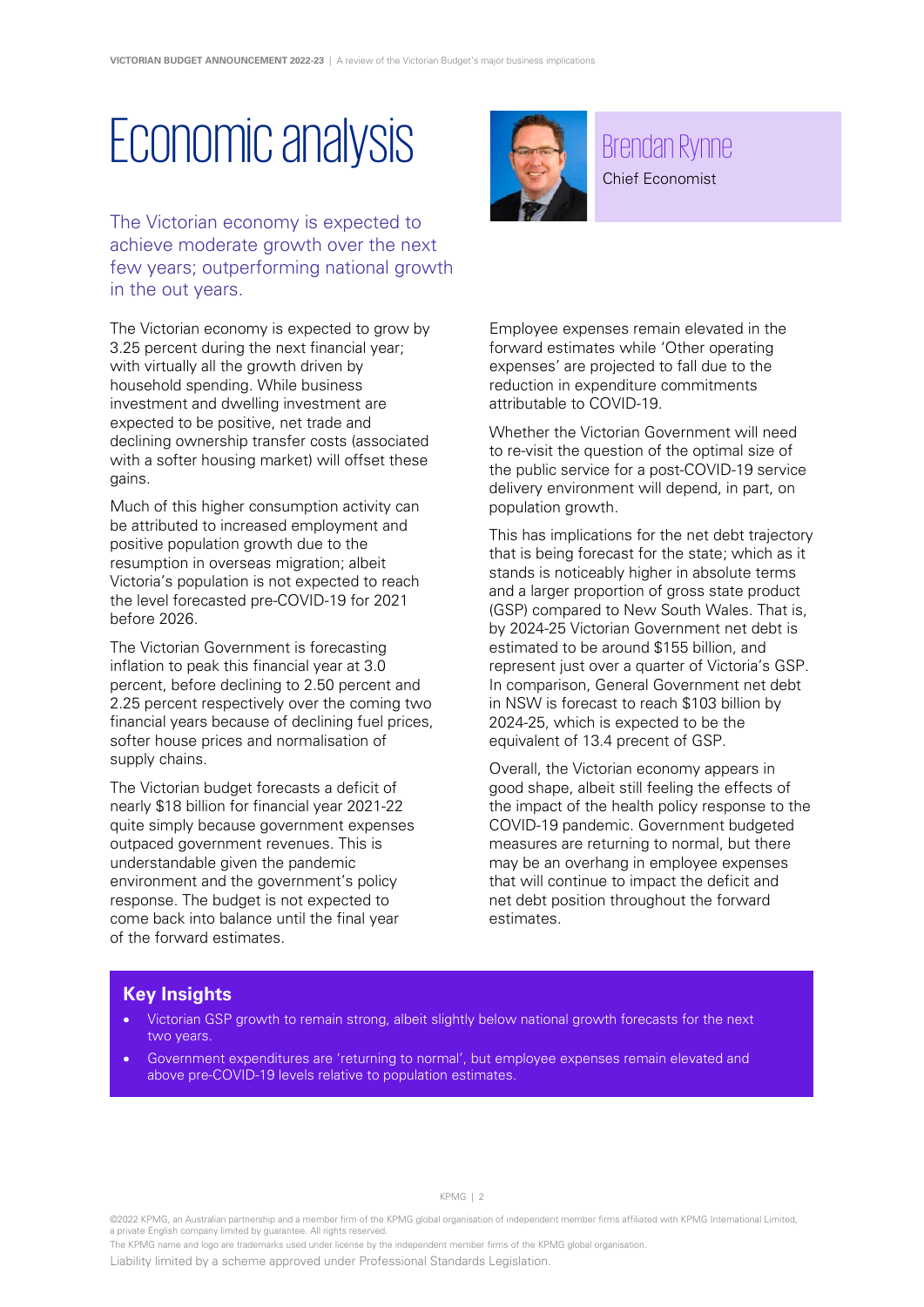### Property tax

<span id="page-4-0"></span>The Treasurer's focus on health, particularly healthcare infrastructure, was clear. Regional areas will benefit from new investment into hospitals and funding for Commonwealth Games infrastructure.

This year's budget continues the state's focus on health, education, infrastructure, and jobs, while building on the four-step fiscal strategy unveiled in the 2021-22 State Budget.

Relevantly, the budget outlines the State Government's new investment in health infrastructure (including \$0.9–\$1.0 billion to construct the new Melton Hospital, \$500– \$525 million for the Barwon Women's and Children's Hospital in Geelong, \$300 million for the Regional Health Infrastructure Fund, and \$236 million to expand the Casey Hospital and the Werribee Mercy Hospital emergency departments), \$2.6 billion in funding for the 2026 Commonwealth Games over forward estimates (i.e.to run the games and build and upgrade sporting venues, accommodation and supporting infrastructure). There is also a further \$1 billion in low interest loans and government guarantees to be made available in the community housing sector to create up to 6,000 more homes, and \$779 million to recruit 1,900 more teachers across the State.



Robert Nguyen Partner, Deals Tax & Legal

The following key revenue and state tax measures were mentioned, which had been previously launched:

#### **Land Tax**

From 1 January 2022 until 31 December 2031, eligible Build to Rent developments receive a 50 percent land tax concession for up to 30 years and a full exemption from Absentee Owner Surcharge over the same period.

#### **Stamp Duty**

First home buyers may be exempt from paying stamp duty if they buy a property for \$600,000 or less, with concessions available for properties valued up to \$750,000.

In 2021, over 51,000 stamp duty concession and exemption claims totalling nearly \$900 million were granted to Victorians. The First Home Owner Grant provides eligible first home buyers \$10,000 to help them purchase a newly constructed home. Over 21,000 grants valuing \$275 million were provided in 2021, a 23 percent increase in number compared to 2020.

#### **Key Insights**

The following key revenue and state tax measures were mentioned:

- Despite the current deficit, no new property taxes or increases to property taxes were outlined in the Budget.
- Continued strength in the Victorian property market drives the recovery from the pandemic-affected taxation revenue in 2022-21.
- Land transfer duty revenue is forecast to decline in 2022-23, with the property market cooling.
- The 2021 strong price growth in Victoria's residential property market is expected to support 2022-23 land tax revenue, which is based on land valuations as at 1 January 2022.

©2022 KPMG, an Australian partnership and a member firm of the KPMG global organisation of independent member firms affiliated with KPMG International Limited, a private English company limited by guarantee. All rights reserved.

The KPMG name and logo are trademarks used under license by the independent member firms of the KPMG global organisation.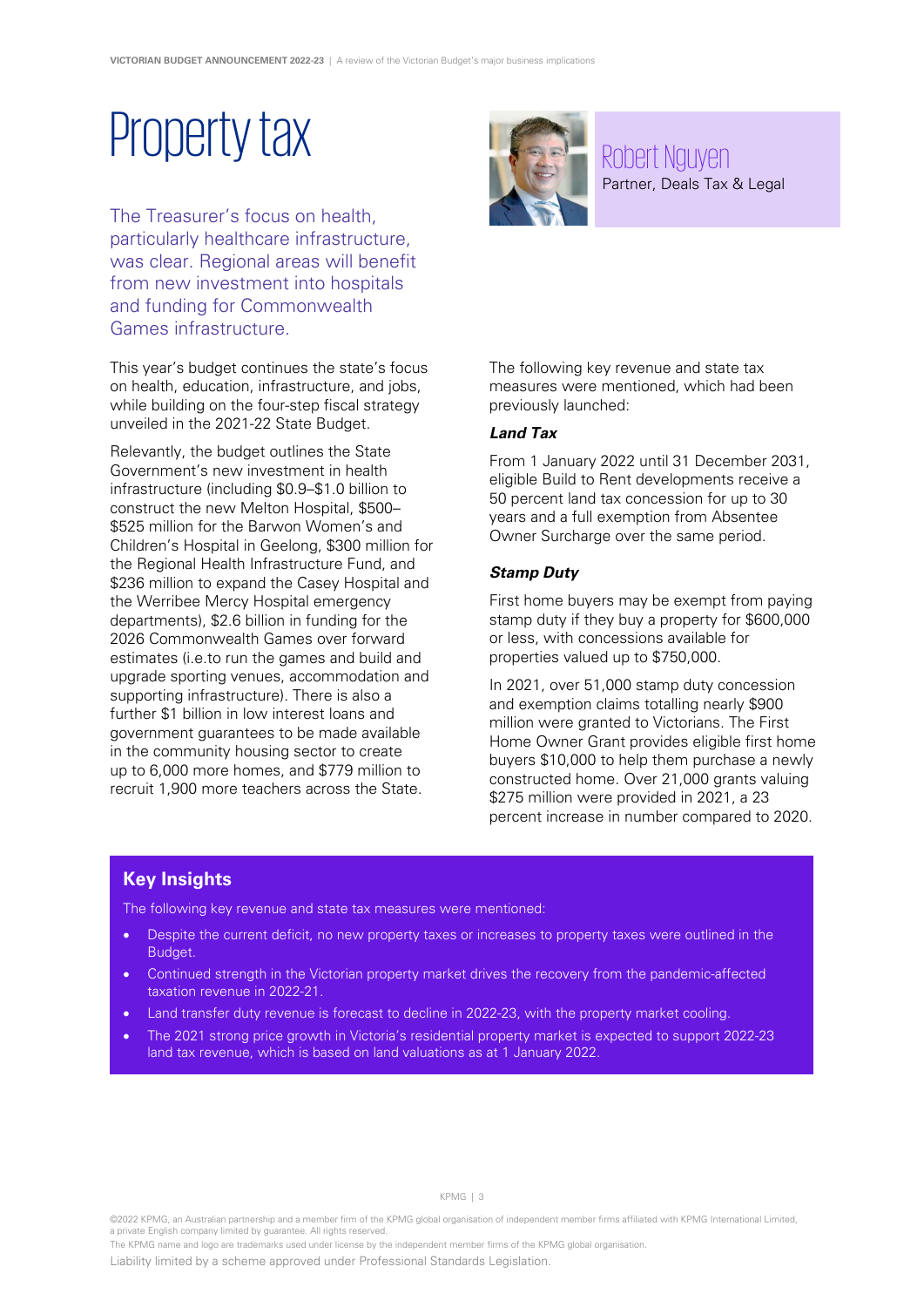### <span id="page-5-0"></span>Payroll tax

The Victorian Government's budget reveals payroll tax revenue is expected to grow to \$6.8 billion in 2022-23, which has been driven by a stronger outlook for labour markets, as indicators of employment are at near record highs. The growth in revenue from these factors have outweighed the reduction in payroll tax expected from New Jobs Tax Credit initiatives for small businesses announced in the 2020-21 state budget.

The budget estimates payroll tax revenue to grow to \$6.8 billion this financial year and continue to grow by an average of 6.5 percent per year over the forward estimates.

The unemployment rate is at a record low and labour force participation near a record high. Further, employment indicators such as job advertisements and vacancies remain very strong and employment has risen by 280,000 since its trough in September 2020. All these figures point to the resilience of the Victorian labour market, which is in a strong place as it enters 2022-23.

Revenue growth from payroll tax is further supplemented by the Government's Mental Health and Wellbeing Levy, which



#### David Sofrà

Partner in Charge, Indirect Tax and Regional Leader, Payroll Services

commenced on 1 January 2022 and continues to operate in 2022-2023 as a payroll tax surcharge on wages paid by Victorian businesses with a national payroll of over \$10 million per year.

The revenue from this levy must be spent on mental health services. This levy is expected to generate an estimated \$819 million in 2022-23 with expectations this will grow by an average of 4.7 percent per year over forward estimates.

Finally, employers will be pleased to hear that payroll tax rates and thresholds remain unchanged this year. Payroll tax will continue to be liable on wages paid in Victoria for employers with national taxable wages which exceed the annual threshold of \$700,000. Further, the payroll tax rate of 4.85 percent continues to apply for metropolitan employers, whereas a lower payroll tax of 1.2125 percent continues to apply for regional employers.

#### **Key Insights**

- Significant growth in payroll tax revenues come during a time of strong employment indicators. This growth is further supported by revenue collected through Victoria's Mental Health and Wellbeing Levy, which is set to generate \$819 million in 2022-23 for mental health services.
- Key payroll tax thresholds and rates remain unchanged this year, however employers who have national wages of more than \$10 million a year should continue to ensure their taxable wages paid in Victoria have been subject to the Mental Health and Wellbeing Levy.

©2022 KPMG, an Australian partnership and a member firm of the KPMG global organisation of independent member firms affiliated with KPMG International Limited, a private English company limited by guarantee. All rights reserved.

The KPMG name and logo are trademarks used under license by the independent member firms of the KPMG global organisation.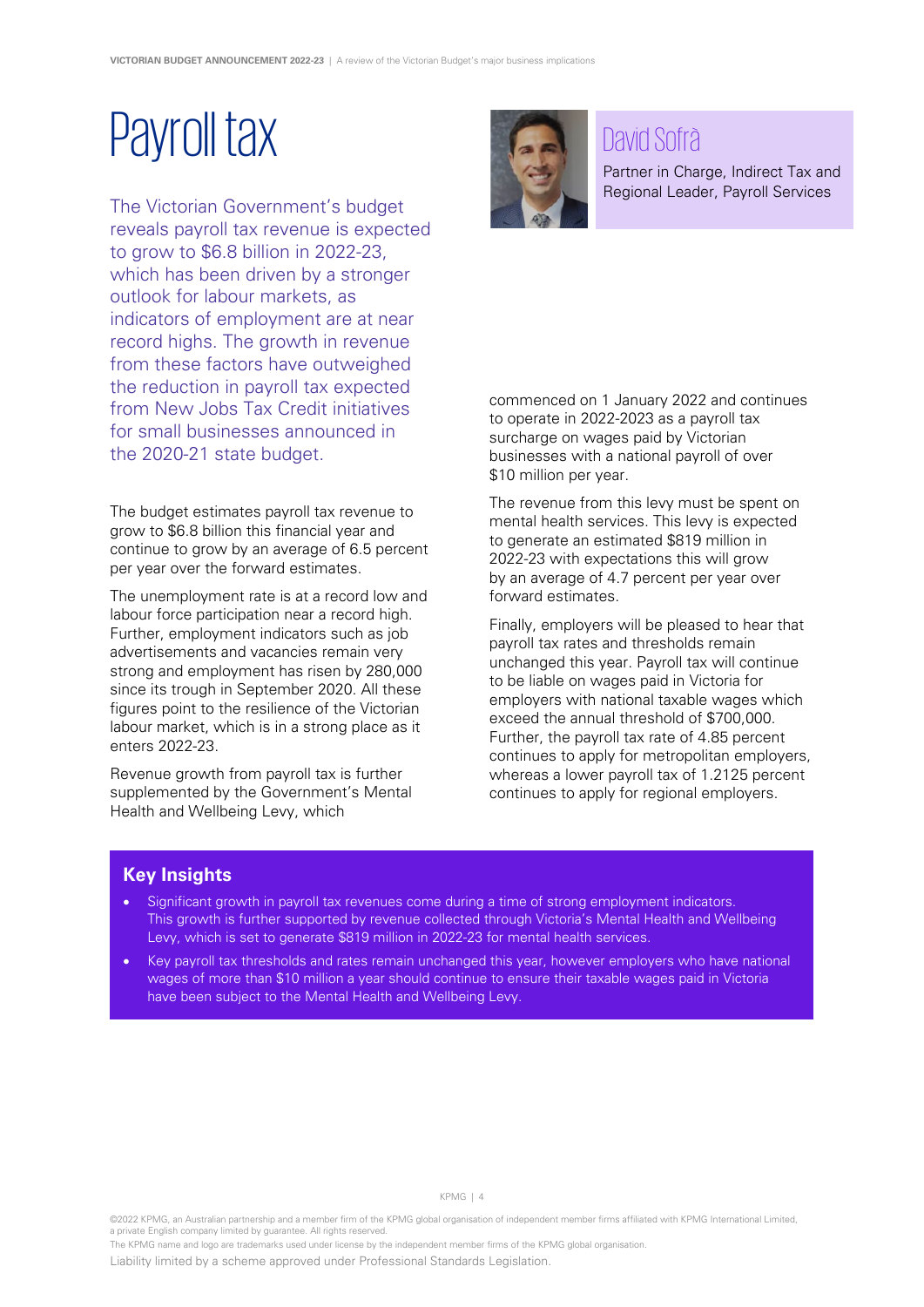### <span id="page-6-0"></span>Summary of key expenditure / revenue raising items

This table summarises the Budget's larger expenditure measures, and also shows the most significant revenue-raising proposal. Figures are rounded to the nearest \$0.1 billion.

| <b>Key expenditure items</b>                                                             | \$ billion |
|------------------------------------------------------------------------------------------|------------|
| State public health response to the COVID-19 pandemic                                    | 4.2        |
| Increased surgical activity in hospitals and funding for regional health infrastructure  | 1.8        |
| School infrastructure including upgrades, expansions, and building of new schools        | 1.8        |
| Support for disabilities services, aged care, at home care and the mental health system  | 1.4        |
| Metropolitan and regional road infrastructure, maintenance and safety programs           | 1.3        |
| Public transport services, infrastructure and associated safety and strategy initiatives | 1.2        |
| Low-interest loans and government guarantees for social and affordable housing           | 1.0        |
| Investment in additional police officers, paramedics and equipment                       | 0.7        |
| Extra literacy and numeracy support for students and kindergarten services               | 0.3        |

| <b>Key revenue raising measure</b>                                                        | \$ billion* |
|-------------------------------------------------------------------------------------------|-------------|
| Increase the maximum marginal tax rate for electronic gaming machines operated at casinos | 0.1         |

\*Over the forward estimates

KPMG | 5

The KPMG name and logo are trademarks used under license by the independent member firms of the KPMG global organisation.